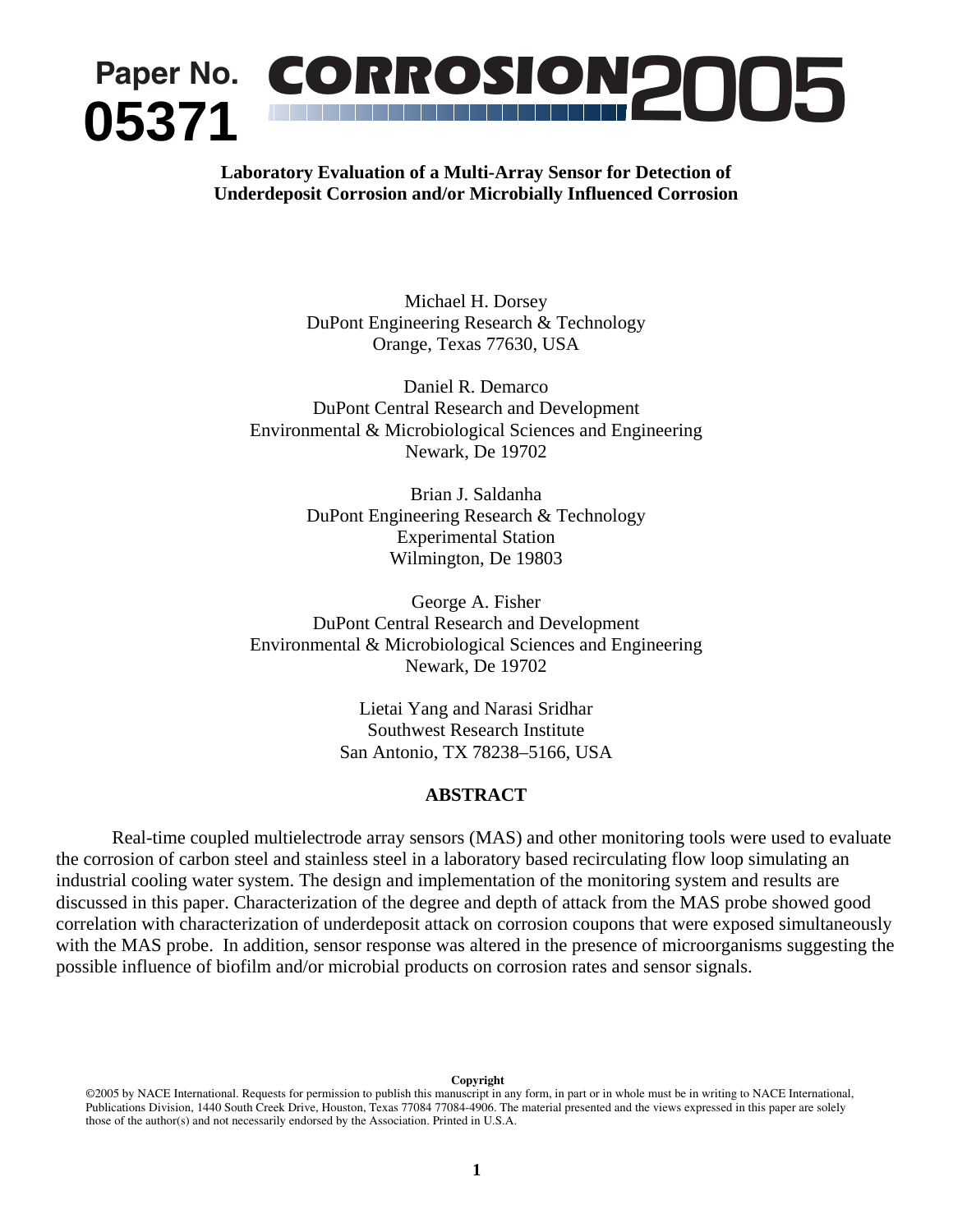Keywords: multielectrode array sensor, coupled multielectrode, corrosion monitoring, cooling water corrosion, localized corrosion, pitting corrosion, MIC, microbially influenced corrosion.

## **INTRODUCTION**

The purpose of the present work was to more fully understand the occurrence of localized corrosion on carbon steel and its possible relationship to microbially influenced corrosion using a coupled multielectrode array sensor and other on-line monitoring tools with standard microbiology techniques. A laboratory based recirculating flow loop was constructed in order to test the response of different electrochemical sensors including the MAS probe and traditional corrosion monitoring tools to the presence of microbial activity and/or biofilm formation. All of the probes were installed in-line in the flow loop. In addition, carbon steel corrosion monitoring coupons were placed in the flow loop. Water from a cooling water pond at a DuPont plant site experiencing severe carbon steel corrosion was used as the test substance. The water is known to contain high levels of microorganisms and therefore microbially influenced corrosion processes are suspected to contribute to the corrosion problem. The probes and coupons were exposed to sterilized (autoclaved) water for 30 days followed by exposure to the same water in the presence of the natural microbial population for an additional 30 days. Data from all probes was collected continuously and coupons were characterized by digital photography, weight loss, and microbiological culture at 30 and 60 days exposures. In addition, water chemistry parameters including pH, ORP, and conductivity were monitored and recorded.

## **EXPERIMENTAL**

Approximately 70 L water from a cooling water pond was added to a recirculating laboratory flow loop containing MAS probes and other water chemistry probes including pH, flow rate, conductivity, and ORP. Water chemistry values were continuously recorded and charted using the Daisy Lab<sup>®</sup> data acquisition software. Culture analysis was carried out by a standard plate count method under aerobic and anaerobic conditions. Briefly, water was diluted in sterile water and 0.1 mL was spread onto Trypticase Soy Agar (TSA) plates and incubated for 3 days at 35°C. Anaerobic incubations were carried out at 35°C for 7 days. Sulfate reducing bacteria (SRB) and iron related bacteria (IRB) testing was performed with the Bart® method. Over the course of the study the water was kept at approximately 35°C and was circulated at between 30 and 50 gallons per minute (gpm).

The process water was sterilized by steam sterilization in an autoclave. Following installation of the probes and monitoring coupons the flow loop was "sterilized" by circulation of a 2000 ppm chlorine solution for 30 minutes followed by treatment with non-oxidizing biocide (glutaraldehyde) overnight. A small amount of glutaraldehyde was also added to the water following sterilization to provide additional protection from contamination during the first 30 days of the test. The carbon steel coupons were Type 1018 Carbon Steel (UNS G10180).

Microbiology monitoring as described above was performed on a biweekly basis to ensure system sterility over the first 30 days of the test.

After 30 days the coupons were removed, photographed and cultured. Next, the loop was drained and non-sterile plant cooling water collected from the same location and at the same time as that used for the first 30-day test was added. The test was run for an additional 30 days with the non-sterile water. Monitoring of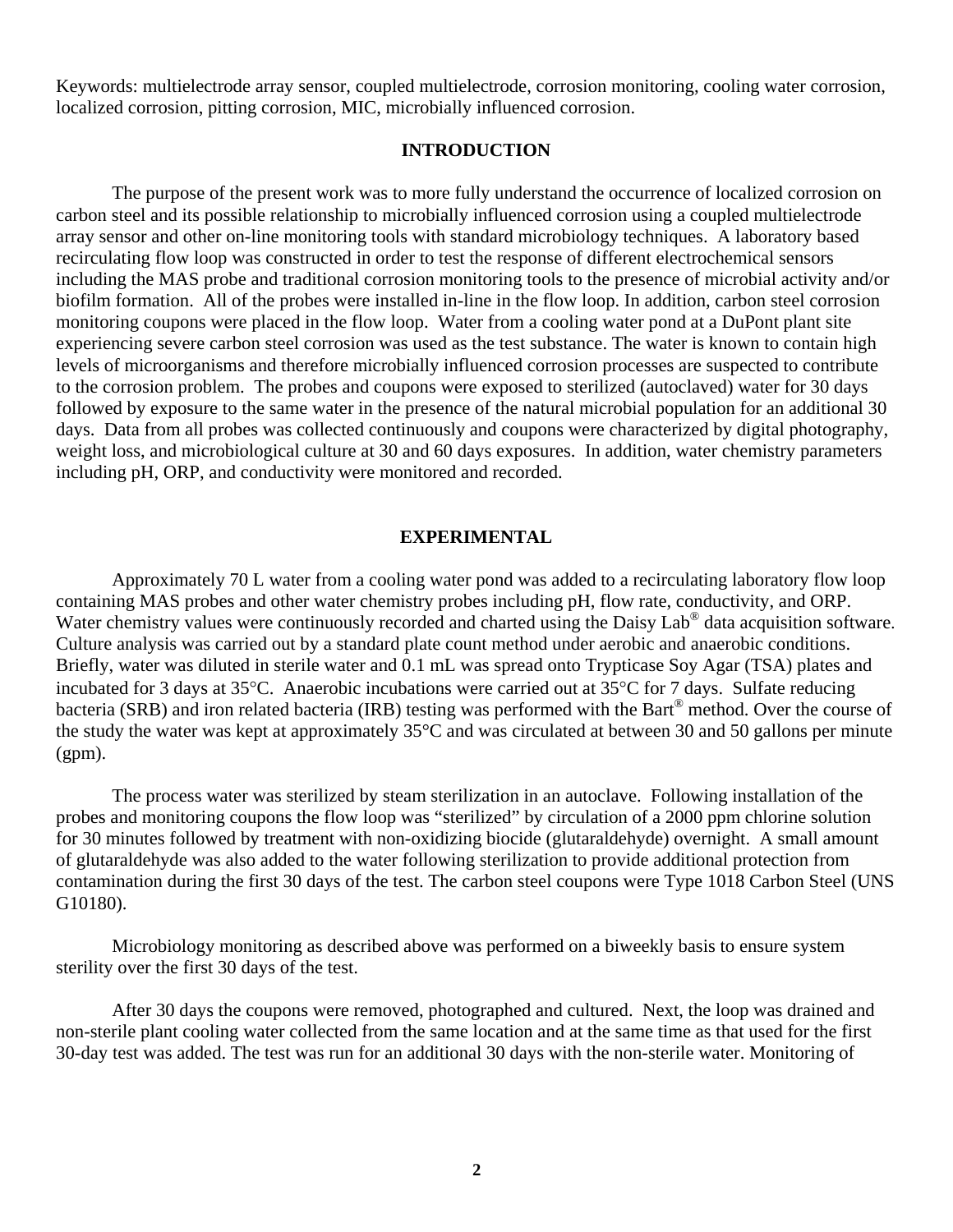water chemistry, probe response, and microbiology was continued. After 30 days the coupons were removed, photographed and cultured.

 Online sensors were installed in the test loop to monitor water chemistry as well as two MAS probes. Figure 1 shows the test loop with locations of the various monitoring devices indicated in red. For purposes of this paper only, results from MAS probes and water chemistry, are discussed.

The coupled multielectrode sensor and the high-resolution monitoring system have been described elsewhere  $1-3$ . Figure 2 shows typical coupled MAS probes for application in cooling systems. In Figure 2, the sensing electrodes are coupled to simulate a single piece of metal, with some electrodes acting as anodic sites and other electrodes acting as cathodic sites. Each anodic coupling current represents the degree of charge transfer from a corroding (or more corroding) site to a non-corroding (or less corroding) site, which is part of the non-uniform corrosion process. The currents that flow from the anodes (or more anodic electrodes) to the cathodes (or less anodic electrodes) are measured as the corrosion signal. Two of the probes shown in Figure 2 were used in the present study. One of the two probes was a carbon steel (CS) probe and the other was a stainless steel (SS) probe. The sensing electrodes of the CS probe were made of Type 1018 (UNS G10180) wire with a diameter of

 $4.75 \text{ X } 10^{-2}$ inch (1.21mm); the sensing electrodes of the SS probe were made of Type 316L (UNS S31603) wire with a diameter of 1.1 mm. Both probes have 16 electrodes embedded in an epoxy. Prior to the test, the sensing surface of the probes (the tip of the probe) was polished with 600-grit paper and cleaned with acetone. During the test, only the cross section of the electrodes at the probe tip was exposed to the test solution. The surface area of each electrode was  $1.15 \text{ X } 10^{-2} \text{cm}^2$  for CS probe, and  $9.50 \text{ X } 10^{-3} \text{cm}^2$  for the SS probe. The highresolution monitoring system measures the localized corrosion rates (pitting or crevice corrosion rates) and the corrosion potentials of the two probes simultaneously. A tungsten/tungsten oxide  $(W/WO<sub>3</sub>)$  installed in the test loop near the MAS probes was used as the reference probe for the measurements of the corrosion potentials of the MAS probes.

#### **RESULTS AND DISCUSSIONS**

Figure 3 shows the localized corrosion (pitting or crevice corrosion) rates of the two MAS probes measured by the MAS system during the 60-day test period. The localized corrosion rate from the carbon steel probe was fairly steady at approximately 2.87 mm/yr (113 mil/yr) during the test with sterile water. However, the localized corrosion rate from the carbon steel probe was fluctuating between 0.56 to 5.3 mm/yr (22.4 to 212 mil/yr) in the non-sterile solution. The average localized corrosion rate from the carbon steel probe during the sterile test was 1.64 mm/yr (64.5 mil/yr). The cumulative depth measured over the 60-day test period for the carbon steel material is 0.37 mm (15 mil). For the stainless steel probe, the localized corrosion rate was low under both the sterile and the non-sterile conditions. The averaged localized corrosion rate from the stainless steel probe was 3.13 X 10<sup>-4</sup>mm/yr (1.23 X 10<sup>-2</sup>mil/yr) during the whole 60-day test. The cumulative depth measured over the 60-day test for the stainless steel material is  $5.2 \times 10^{-5}$  mm (2.1 X  $10^{-3}$  mil).

Figure 4 shows the corrosion potential of the two MAS probes measured by the MAS system during the same 60-day test period as shown in Figure 3. The potential of the carbon steel probe was lower than that of the stainless steel probe, suggesting that the carbon steel material was more active than the stainless steel materials in the test solutions. In addition, when the corrosion rate of carbon steel decreased during the test in the nonsterile water, the corrosion potential increased.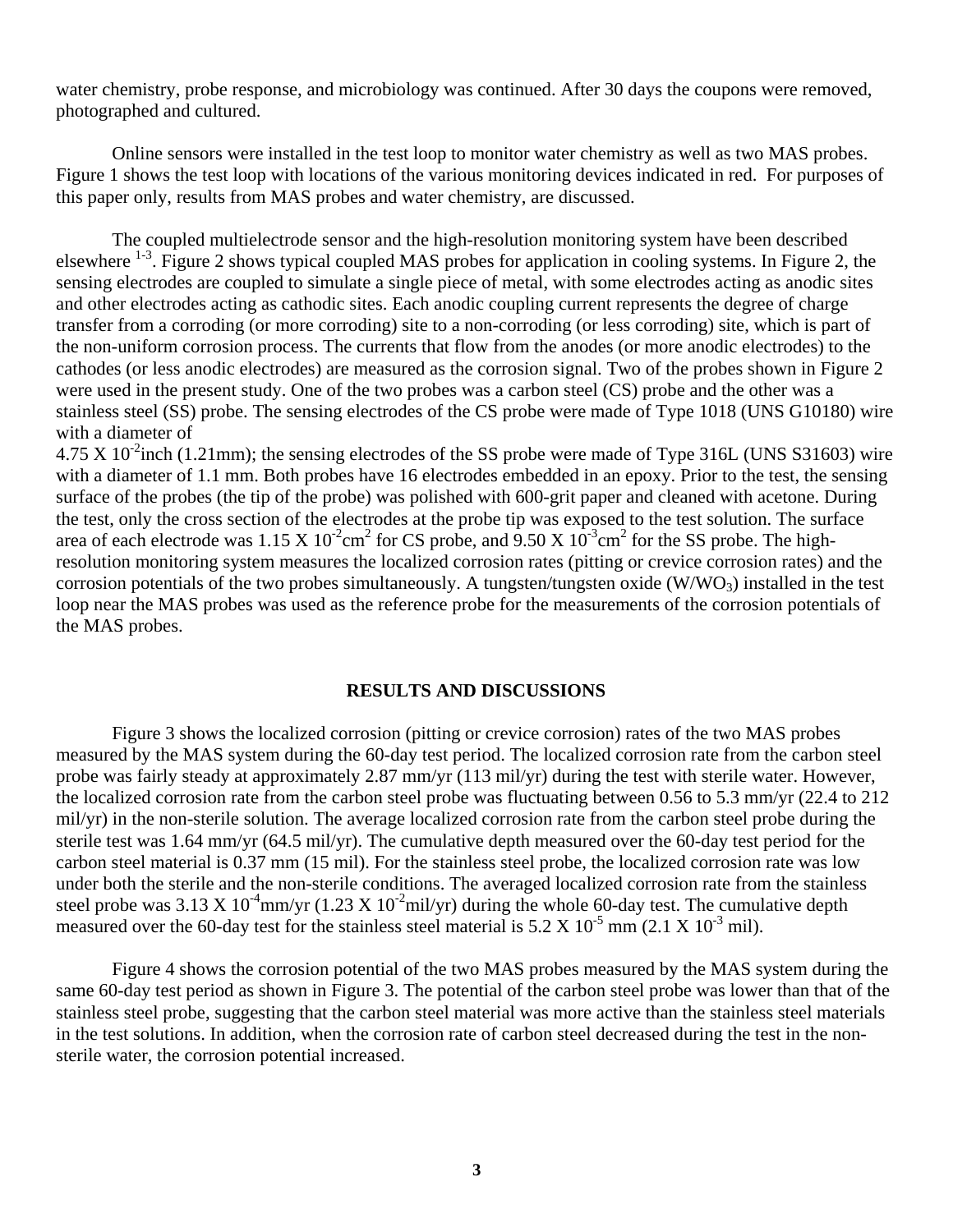Figure 5 shows the appearance of the sensing electrodes of both the carbon steel and stainless steel probes after the 60-day test. Deposits are clearly visible on the electrodes of the carbon steel probe, but not on the stainless steel probe. Figures 6 and 7, show the after-cleaning appearance of the sensing electrodes of the carbon steel and the stainless steel MAS probes respectively. Some of the carbon steel sensing electrodes, were indeed severely corroded, but none of the stainless steel electrodes shows any signs of localized corrosion. The polishing marks on the stainless steel electrodes are clearly visible (Figure 7(b)). It is worth noting that only the electrodes under the deposits (see Figure 5) were severely corroded and the electrodes not covered by the deposits were not corroded after the 60-day exposure in the cooling water system. The corroded electrodes were likely the anodes and the unattacked electrodes were more likely the cathodes during the measurements. The real-time measured low localized corrosion rate from the stainless steel probe and high localized corrosion rate from the carbon steel probe as shown in Figure 3 are in good agreement with the degree of corrosion attack as shown in Figures 6 and 7.

 Figure 8 presents the deepest depth of the pits on the sensing electrodes of the carbon steel probe. The depth was from not detectable (N/A) to a maximum of 0.04 in (40 mils). As the MAS technology measures the deepest localized corrosion attack<sup>1,2</sup>, the depth from the MAS system 0.015 in (1.5 mils) should correspond to the depth of electrode #5 in Figure 8. The slightly lower rate measured by the MAS system is probably due to the non-uniform attack on the electrode (Figure 6(b)). The MAS system calculated the depth by assuming the metal on the small area of the electrode was uniformly corroded. Figure 6(b) shows that only 60% of the small area was corroded but the other 40% was not corroded. Even within the 60% of the corroded area, the corrosion was not uniform either. The MAS concept calls for using small and a large number of electrodes to predict localized corrosion rate. However, in practice, size and the number of the electrodes in a MAS probe is limited by availability of materials and the cost. Figures 3 and 8, show that the carbon steel probe, with 16 electrodes made of 1.21-mm-diameter wires, was able to measure the localized corrosion rate with a factor of 2 to 3 error. This precision is very good considering the difficulties in the measurement of localized penetration rates, which often vary by orders of magnitude.

Figures 9 and 10, show the appearance of the carbon steel coupons before- and after-cleaning after 30 days exposure to the sterile and non-sterile waters, respectively. The severe localized corrosion attack observed under the deposits in Figure 9 is in agreement with the localized corrosion attacks as shown in Figure 7. Similarly to the real-time measured corrosion rates from the carbon steel MAS probe (Figure 3), Figures 9 and 10 also show that localized corrosion attack was more severe in the sterile water than in the non-sterile water.

Table 1 shows the corrosion rates for uniform corrosion obtained with the weight-loss method and the cell counts (TVC; total viable counts) of some of the microbes. Tables 1 and Figures 3, 9 and 10 seem to suggest that the presence of microorganisms over the second half of the test actually acted to protect the carbon steel surfaces from attack and reduce the overall corrosion rate. The presence of large numbers of *Pseudomonas* sp. in the water was confirmed by culture and 16srRNA analysis. It is known that many slime forming bacteria like *Pseudomonas* can form protective biofilms on metal surfaces and act to reduce corrosion attack<sup>4</sup>. Compared with the results in the sterile water, the real-time measured corrosion rate for carbon steel sterile fluctuated significantly in the non-sterile water. It is not known what caused such fluctuations in the nonsterile water. It should be noted that the corrosion rates presented in Table 1 corresponds to the uniform corrosion rate. The depth of localized attack in similar coupons under-deposit corroded areas have showed depths of attack that were  $5-10x$  of the general corrosion rates<sup>1</sup>, which translates to localized under-deposit corrosion rates of 100-200 mpy.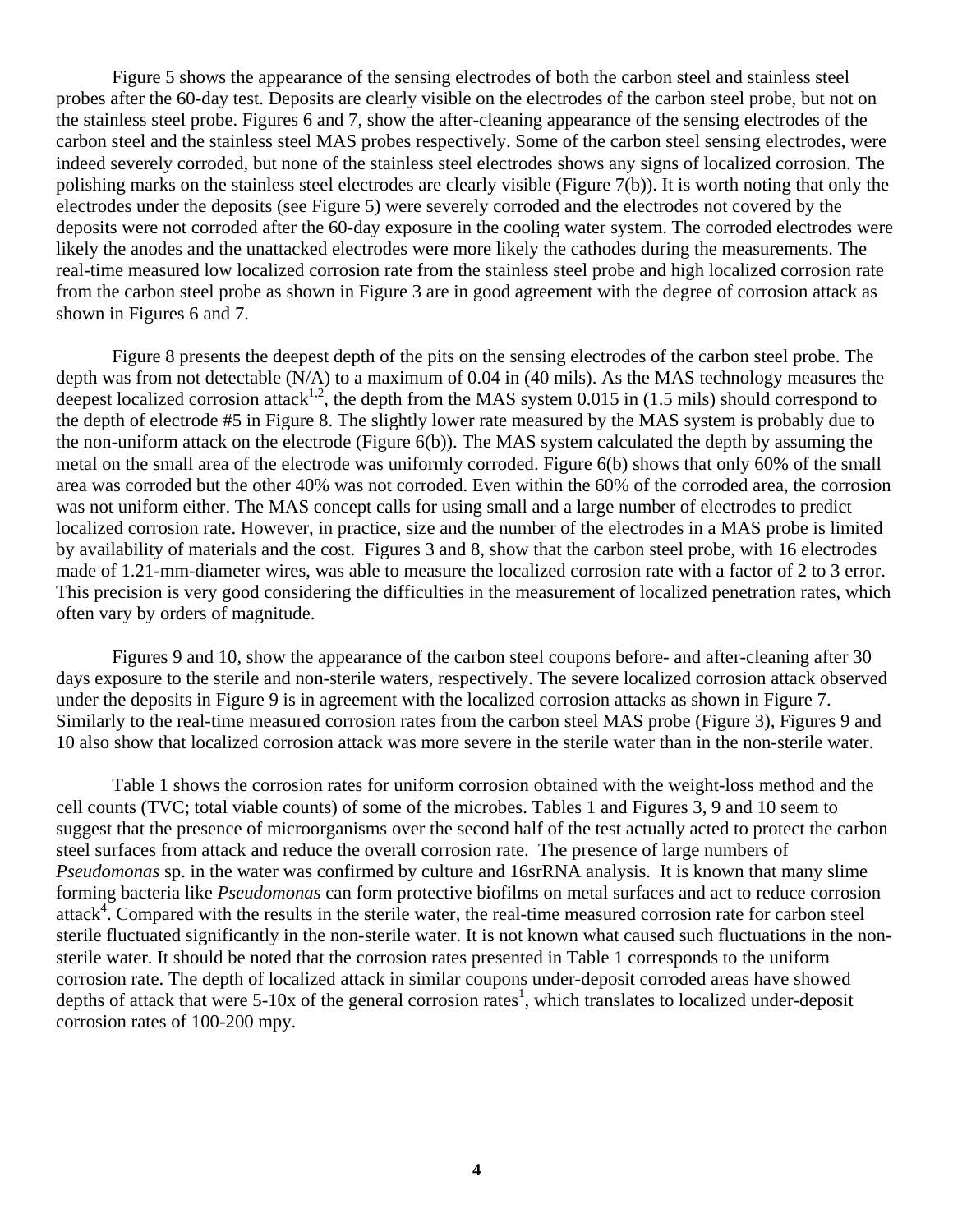Figures 11 through 14 show the flow rate and water chemistry of the loop. There was no significant trend for the flow rates. The conductivity increased gradually from 700 to 820 µS during the sterile test and approximately 800 µS during the non-sterile test. The pH decreased gradually from 8.8 to 7.8 during the sterile test and fluctuated between 7.4 and 8 during the non-sterile test. The ORP (Oxidation and reduction potential on platinum electrode) in the non-sterile water was significantly higher than that in the sterile water. It is difficult to correlate the corrosion rate as shown in Figure 3 with these bulk water chemistries.

# **CONCLUSION**

The corrosion behavior of carbon steel and stainless steel materials under deposits were investigated in a recirculating flow loop simulating the cooing water system in a chemical plant. Coupled multielectrode array sensors and other online monitoring tools were used in the studies. Coupons were also installed in the test loop for comparison with the online measured corrosion rate results. The results show that the localized corrosion rate from the carbon steel MAS probe was in good agreement with the actual depth measurements of the localized corrosion attack on the sensing electrodes of the probe and the surface of the test coupons.

## **ACKNOWLEDGMENTS**

The authors acknowledge the assistance of Julio Ramirez, David Huntley, and Mike Monack (DuPont Co.) for their assistance in the construction of the laboratory flow loop and setup of data acquisition software.

# **REFERENCES**

- 1. M.H. Dorsey, Lietai Yang and Narasi Sridhar, Cooling Water Monitoring Using Coupled Multielectrode Array Sensors and Other On line Tools, Michael CORROSION/2004, paper no. 04077, Houston, TX: NACE International, 2004.
- 2. Lietai Yang and Narasi Sridhar "Coupled Multielectrode Online Corrosion Sensor", Materials Performance, Vol. 42, No. 9, pp. 48-52, 2003.
- 3. L. Yang, N. Sridhar, O. Pensado, and D. S. Dunn, "An In-situ Galvanically Coupled Multielectrode Array Sensor for Localized Corrosion", Corrosion, 58, 1004, 2002.
- 4. B. Little and R. Ray, "A Perspective on Corrosion Inhibition by Biofilms", Corrosion 58, 5 (2002): p. 424.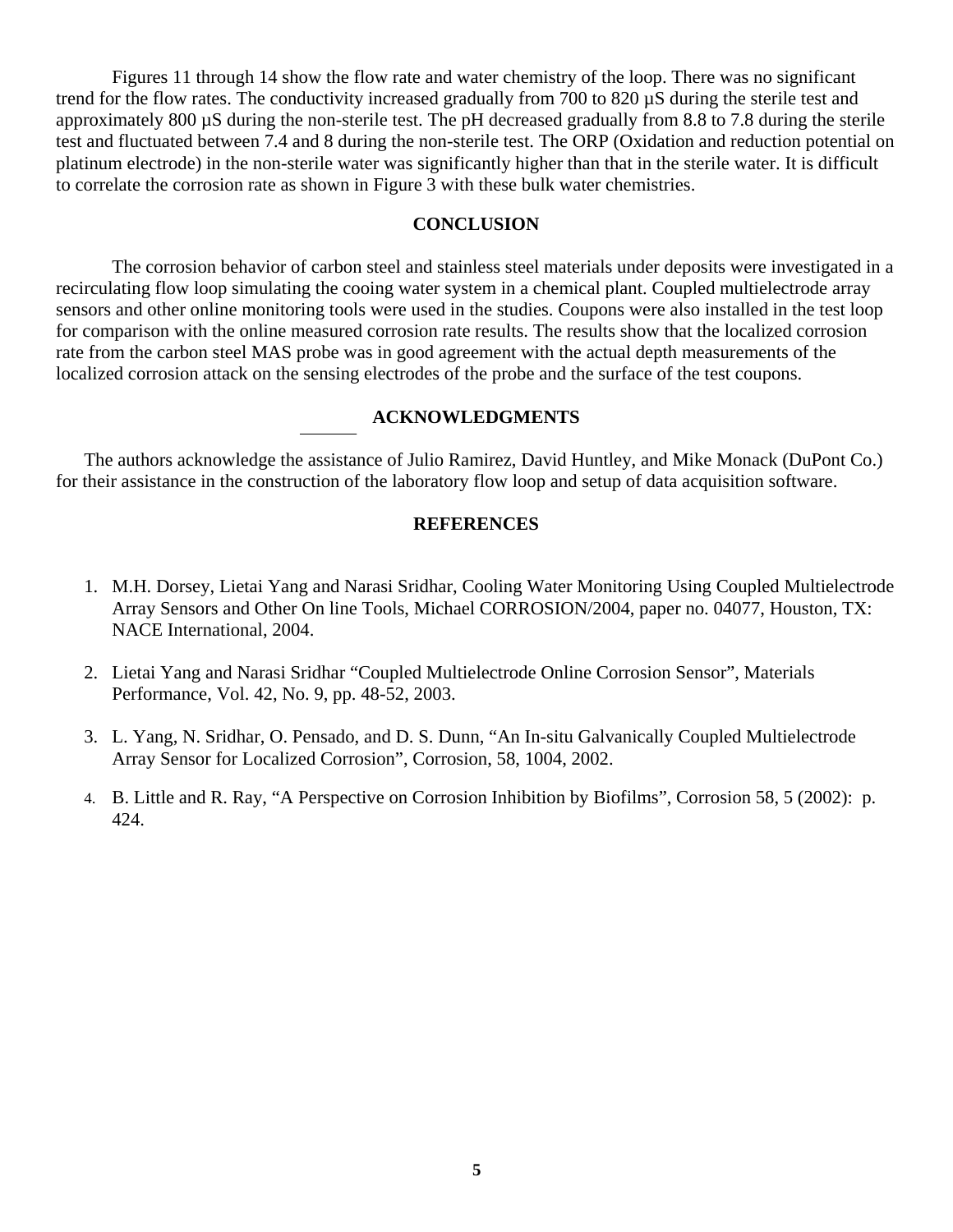| Coupon<br><b>Type and</b><br><b>Number</b> | <b>Exposure Time/Conditions</b> | <b>Corrosion</b><br>Rate (mpy) | <b>TVC</b><br><b>Aerobic</b><br>(CFU/cm <sup>2</sup> ) | <b>TVC</b><br>Anaerobic<br>(CFU/cm <sup>2</sup> ) | <b>IRB</b><br>(CFU/cm <sup>2</sup> ) | <b>SRB</b><br>(CFU/cm <sup>2</sup> ) |
|--------------------------------------------|---------------------------------|--------------------------------|--------------------------------------------------------|---------------------------------------------------|--------------------------------------|--------------------------------------|
| CS#1                                       | 30 day sterile site water       | 20.61                          | N.M.                                                   | N.M.                                              | N.M.                                 | N.M.                                 |
| $CS \#2$                                   | 30 day sterile site water       | 22.34                          | N.M.                                                   | N.M.                                              | N.M.                                 | N.M.                                 |
| $CS \#3$                                   | 30 day sterile site water       | 19.05                          | N.M.                                                   | N.M.                                              | N.M.                                 | N.M.                                 |
| $CS$ #4                                    | 30 day sterile site water       | 24.87                          | N.M.                                                   | N.M.                                              | N.M.                                 | N.M.                                 |
|                                            |                                 |                                |                                                        |                                                   |                                      |                                      |
| CS#5                                       | 30 day non-sterile site water   | 1.15                           | $5.00E + 03$                                           | $6.00E + 01$                                      | N.D.                                 | N.D.                                 |
| CS#6                                       | 30 day non-sterile site water   | 1.26                           | $2.50E + 03$                                           | $1.00E + 01$                                      | N.D.                                 | N.D.                                 |
| CS#7                                       | 30 day non-sterile site water   | N.M.                           | N.M.                                                   | N.M.                                              | N.M.                                 | N.M.                                 |
| CS#8                                       | 30 day non-sterile site water   | N.M.                           | N.M.                                                   | N.M.                                              | N.M.                                 | N.M.                                 |

**Table 1**. Uniform Corrosion rate and microbiology measurements - carbon steel coupons

 $TVC = total viable counts$ 

IRB = iron related bacteria

SRB = sulfate reducing bacteria

N.D. = none detected, <10 CFU/ml

 $N.M.$  = not measured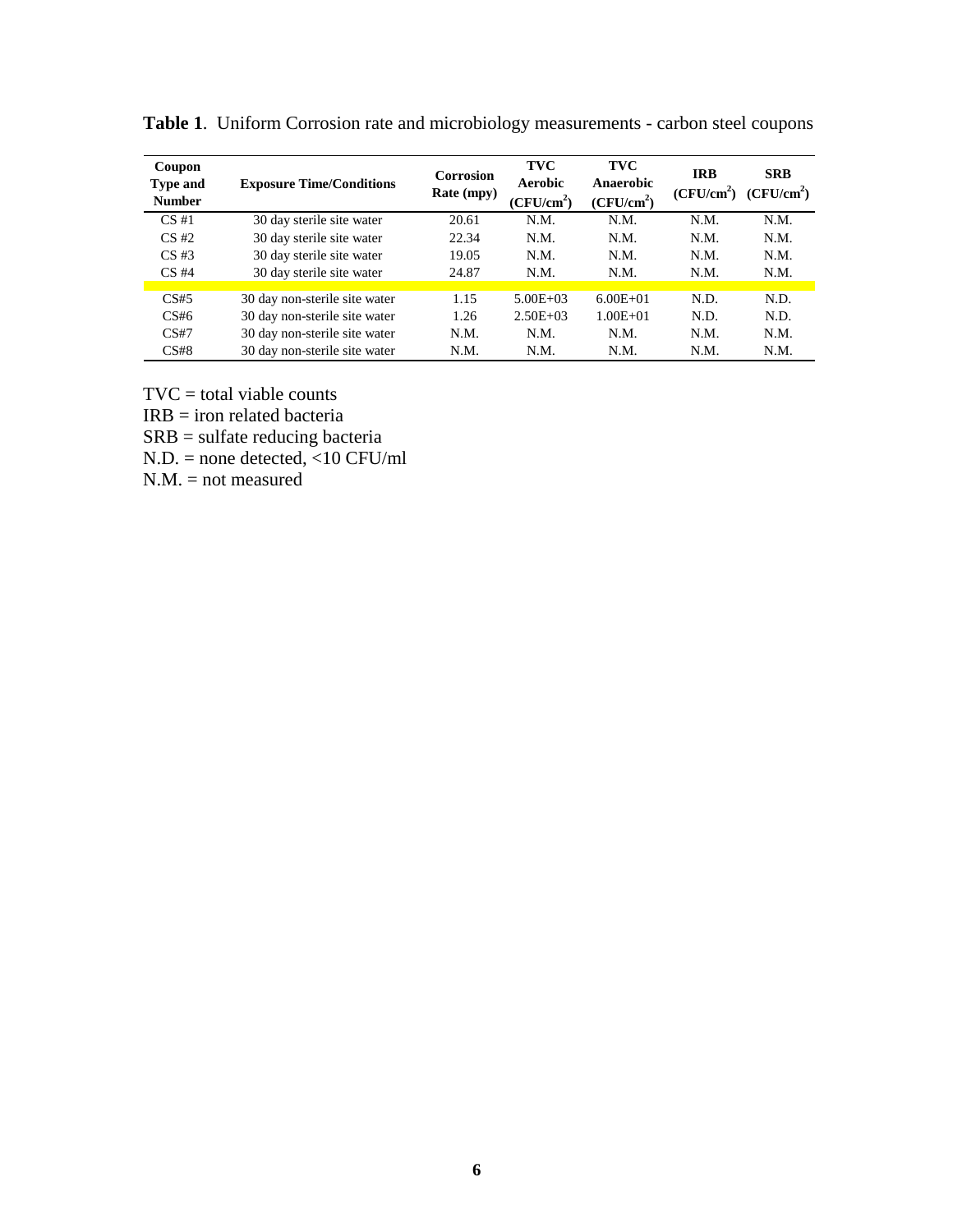

Sensor  $1 = BioGeorge probe$ Sensor  $2 = BIOX$  probe Sensor 3 = BioGeorge probe Sensor 4 and  $5 = \overline{MAS}$  probes

**Figure 1**. Laboratory Flow Loop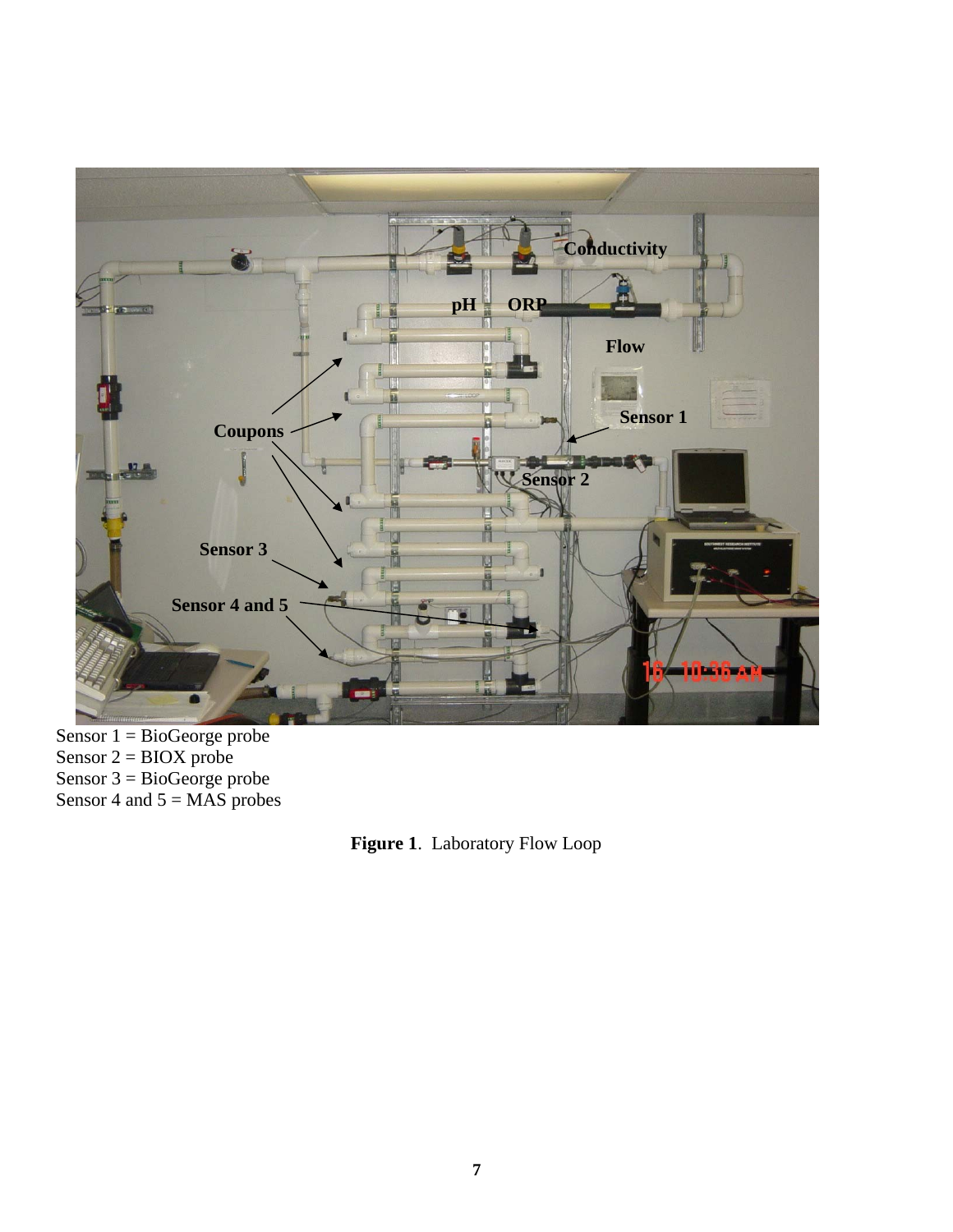

**Figure 2**. Typical 16-electrode MAS probes used in the experiment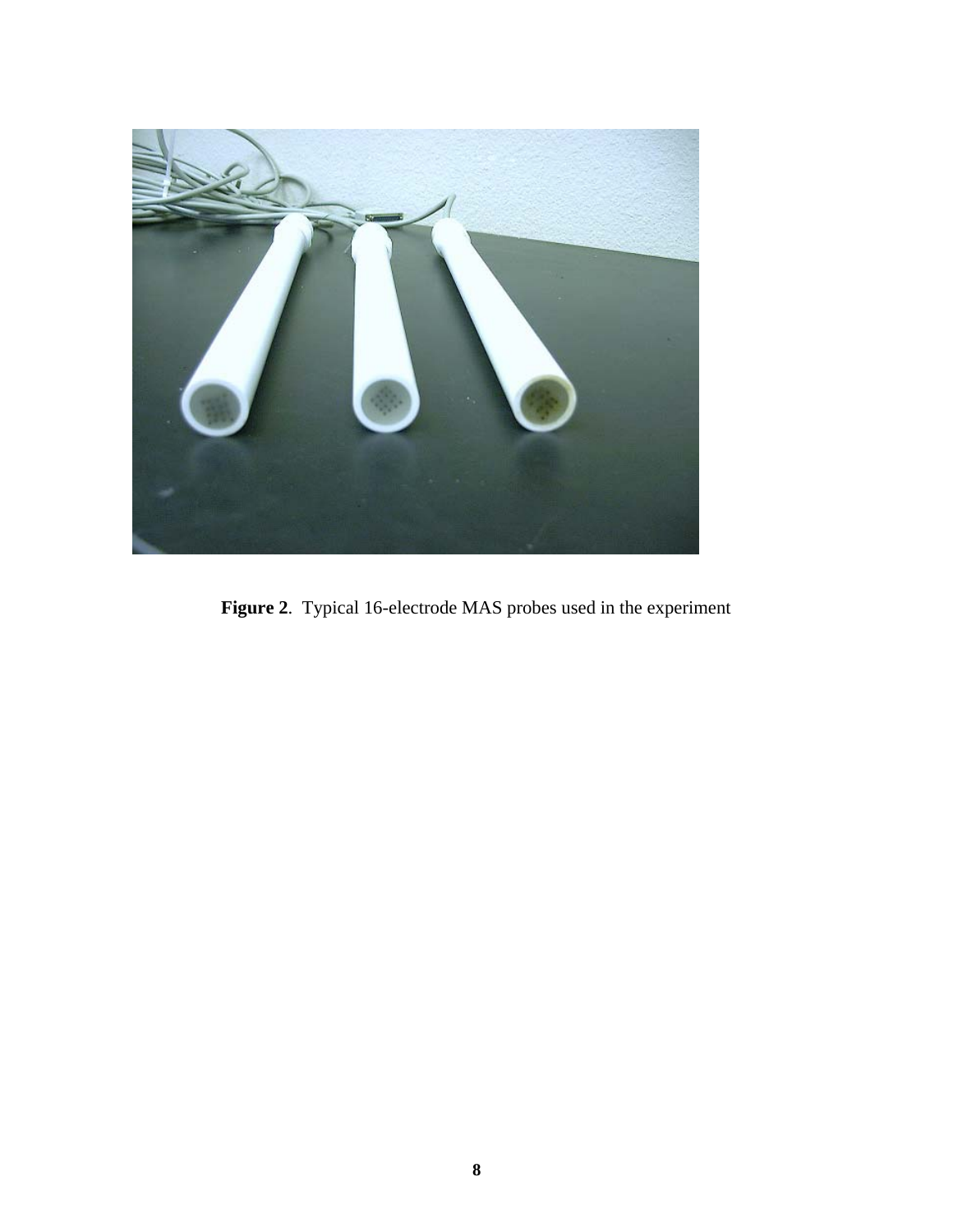

**Figure 3**. Localized Corrosion rates measured from the Type 1018 carbon steel and Type 316L stainless steel probes during the 60-day tests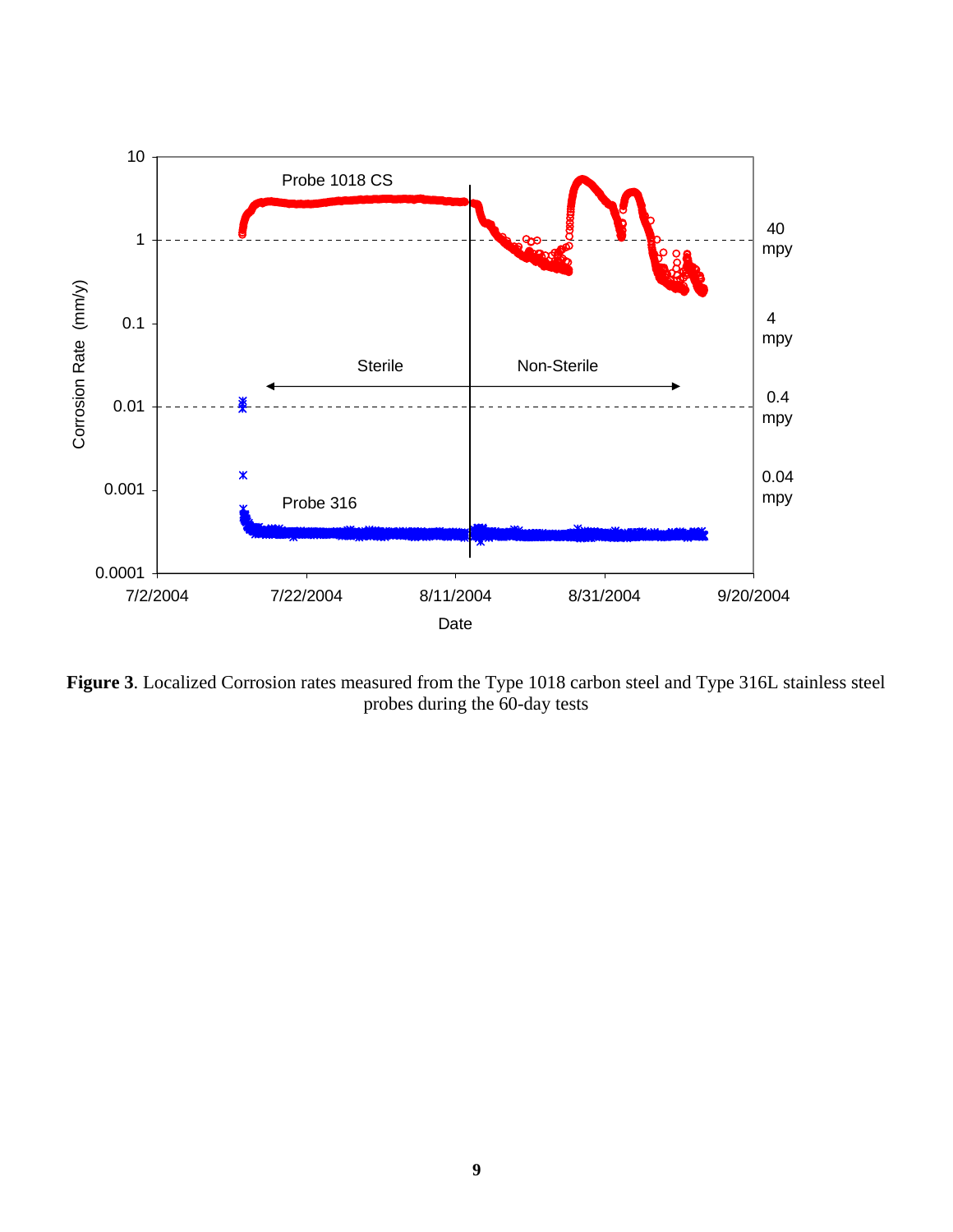

**Figure 4**. Corrosion potential measured from the Type 1018 carbon steel and Type 316L stainless steel probes during the 60-day test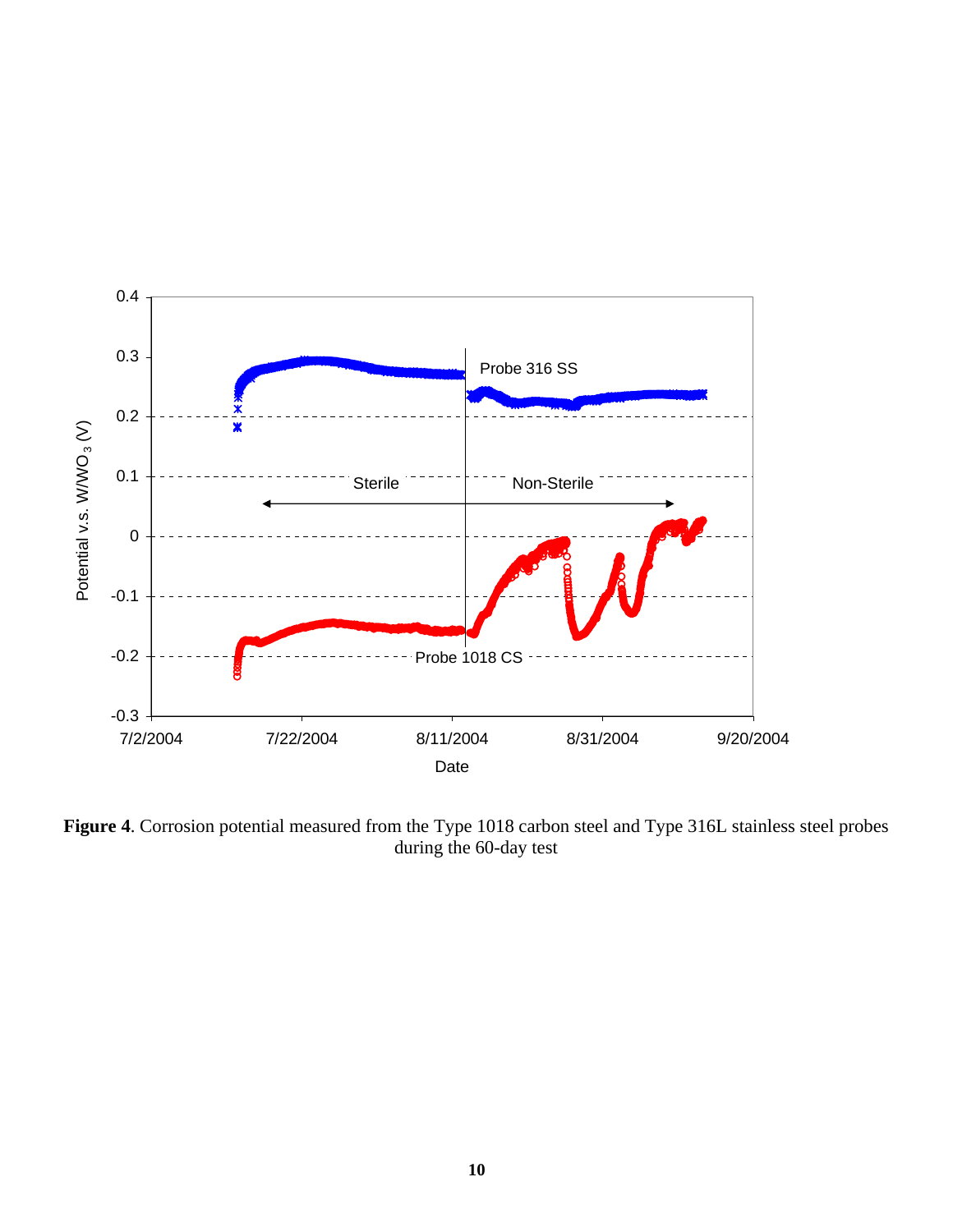

Figure 5. Appearance of the carbon steel (a) and stainless steel (b) probes after the 60-day test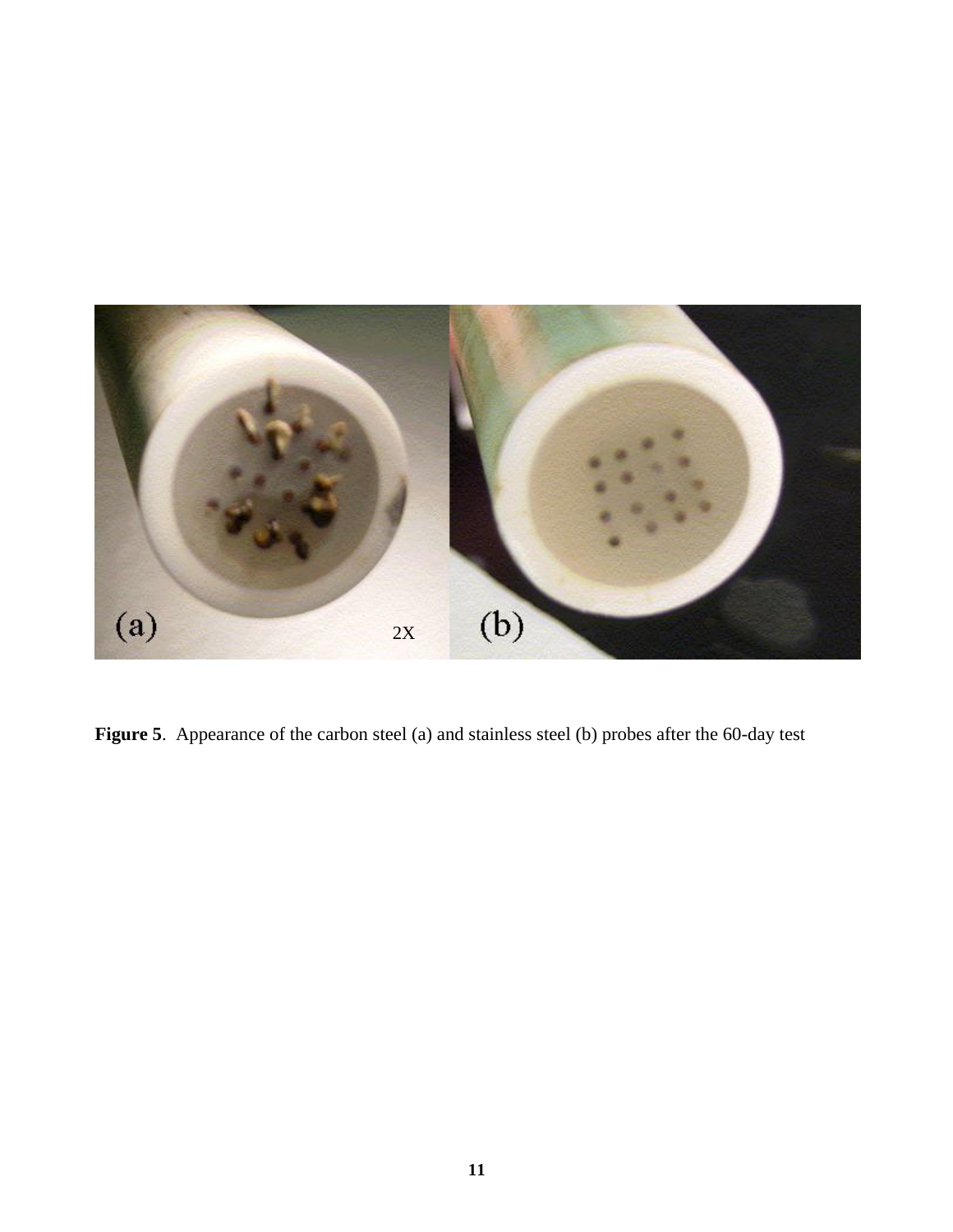

**Figure 6**. After-cleaning appearance of the carbon steel MAS probe electrodes (a) and the pit developed on electrode # 5 (b) after 60-day exposure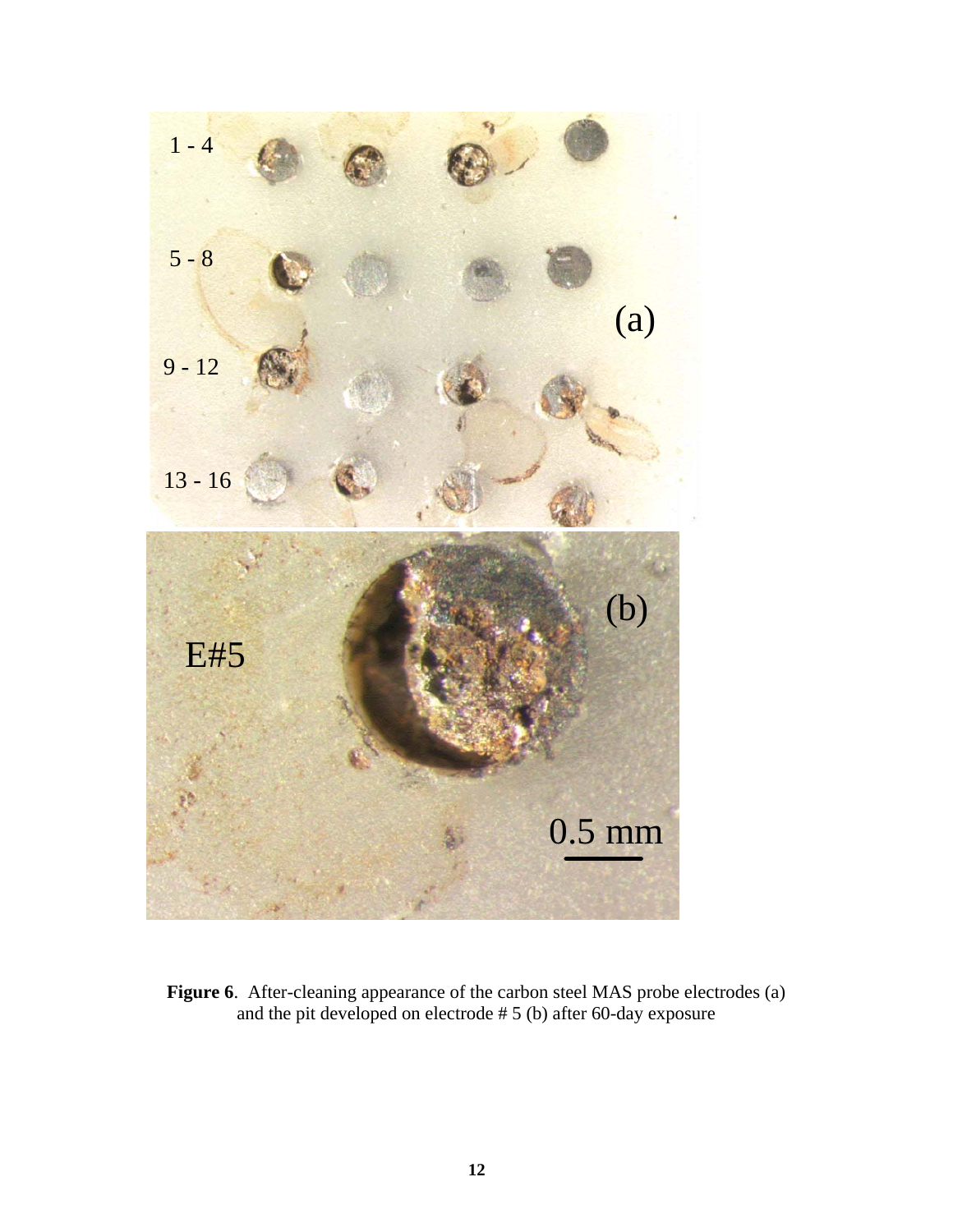

Figure 7. After-cleaning appearance of the stainless steel MAS probe electrodes (a) and the enlarged view of electrode # 4 (b) after 60-day exposure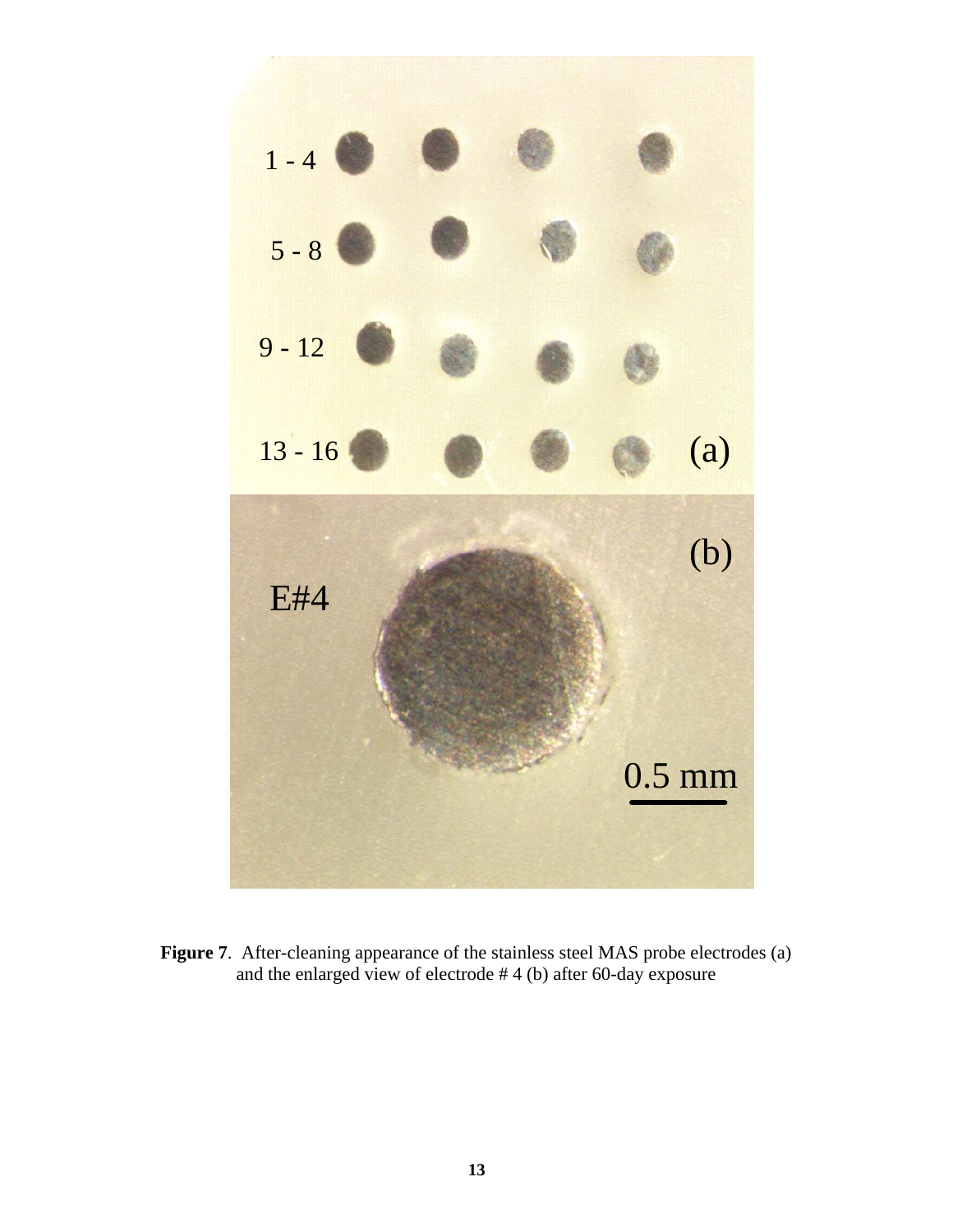

Figure 8. Depth of pitting attack (inches) on the carbon steel electrodes as shown in Figure 6(a).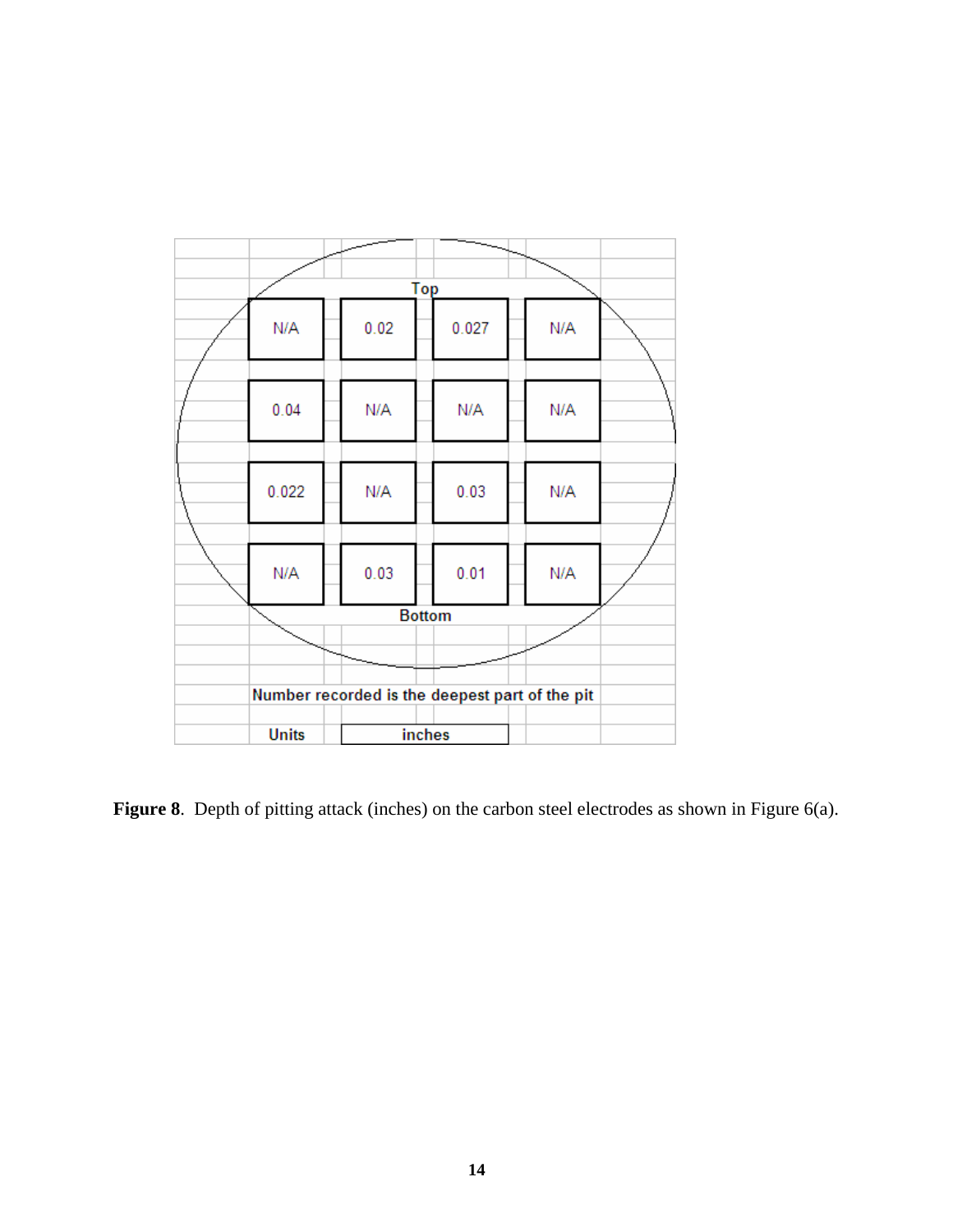

**Figure 9**. Appearance of typical carbon steel coupons at the end of the 30-day exposure in sterile water (a) before and (b) after cleaning .



Figure 10. Appearance of typical carbon steel coupons at the end of the 30-day exposure in non-sterile water (a) before and (b) after cleaning.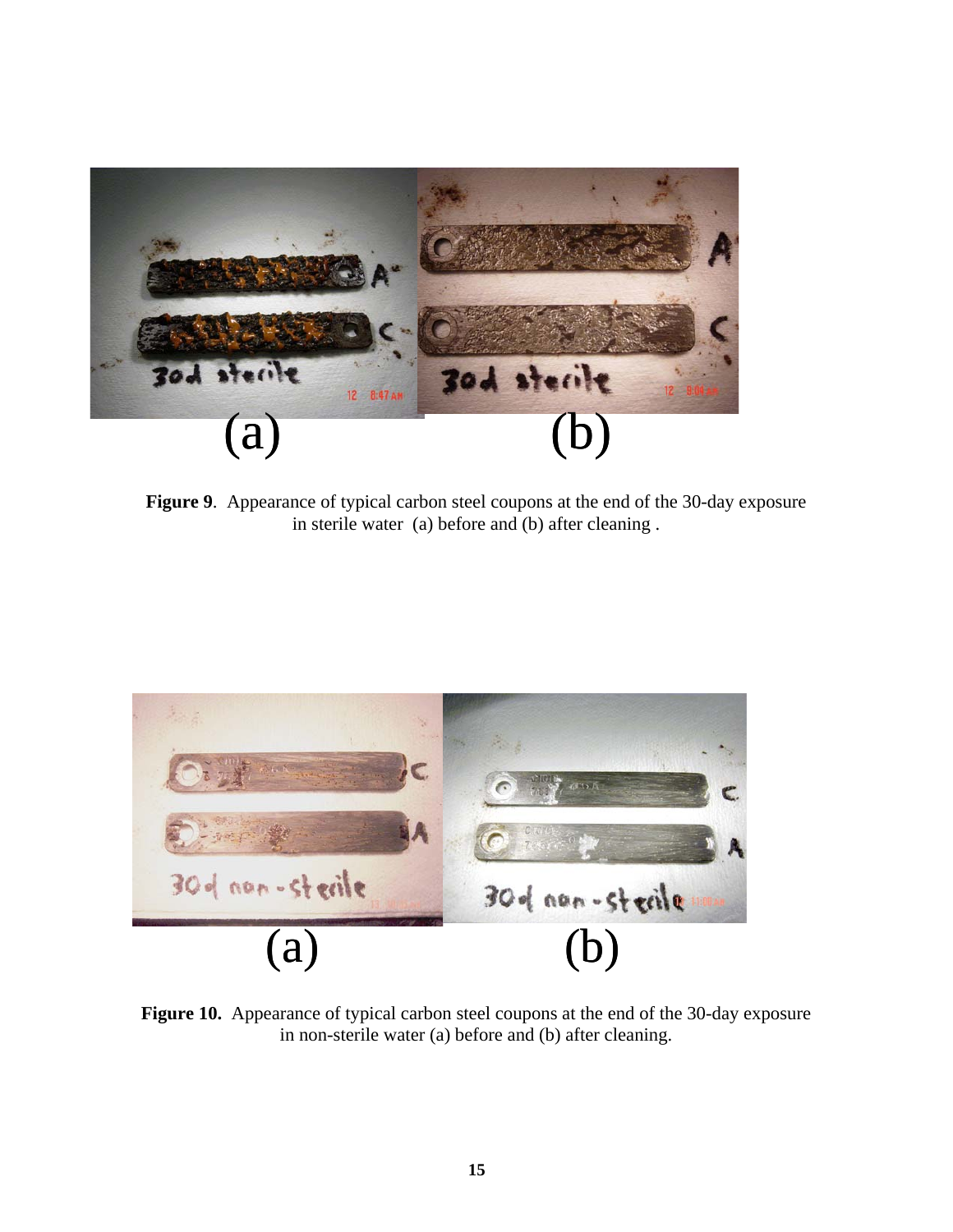#### Flow rate [gpm] 7/12/2004 - 9/13/04



Figure 11. Water chemistry data – flow rate



Figure 12. Water chemistry data - conductivity